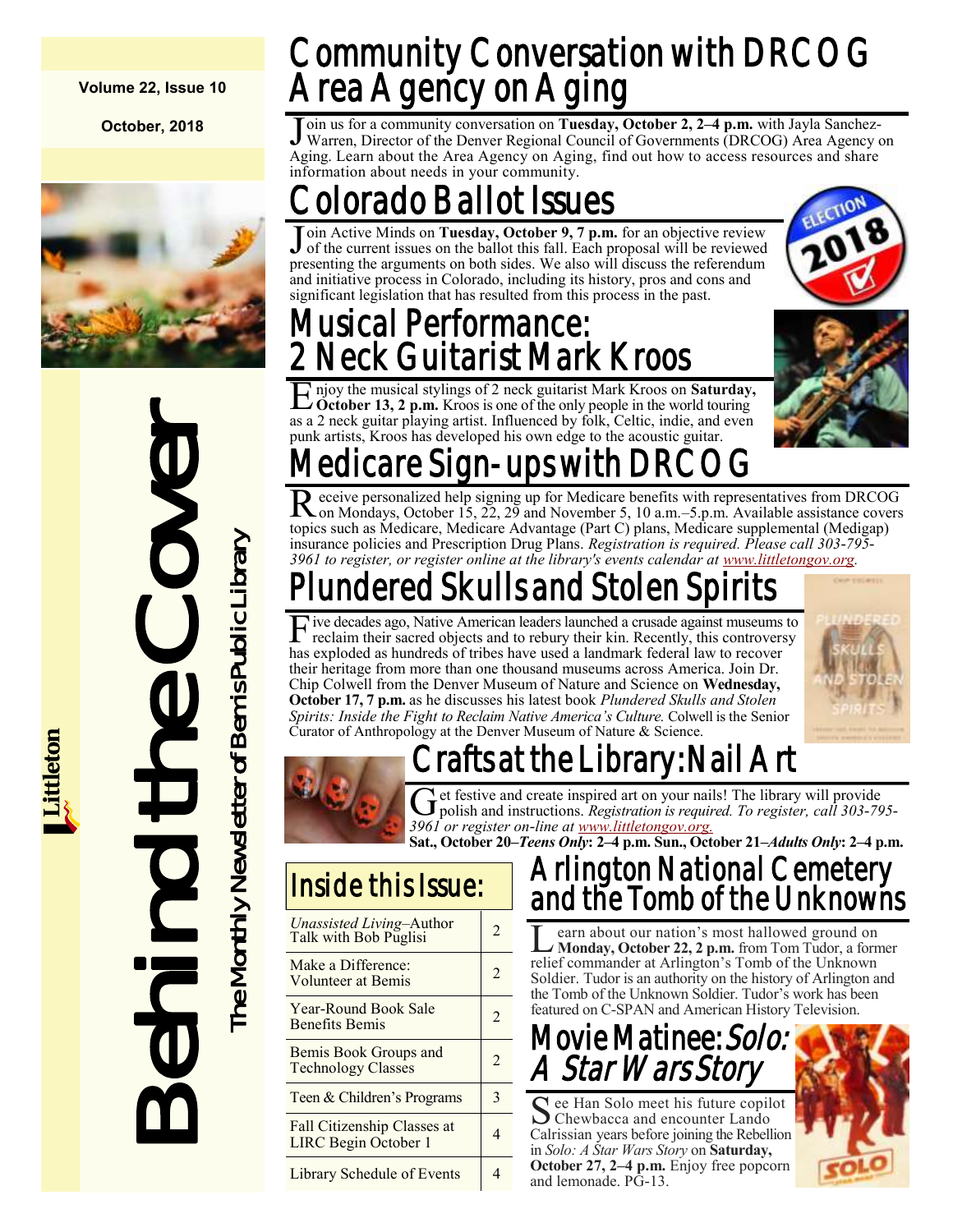### Unassisted Living-Author Talk with Bob Puglisi

A created from a screenplay he wrote in the 1970s on **Monday, October 29,** uthor Bob Puglisi will discuss his latest novel, *Unassisted Living*, **7 p.m.** Puglisi will share how the screenplay and novel evolved, read excerpts and follow up with a  $Q & A$ . Puglisi has written and self-published four books in the last five years. His books will be for sale at the event.

### Can Make a Difference-Volunteer at Bemis!



The library is seeking volunteers who are willing to make a long-term, 2-3 hour per week commitment. Currently, we he library is seeking volunteers who are willing to make a have openings for volunteers to perform materials processing tasks M–F between 8–5. Also, we need a volunteer to answer phones on Wednesdays between 11 a.m.–2 p.m. Training will be provided. Please contact Meredith Gipson at [libmg@littletongov.org](mailto:libmg@littletongov.org) or call the library at 303-795-3961 for more information.

### Year-Round Book Sale Benefits Bemis

T book sale at Bemis. You will find "like new" hardcover and he Friends of the Library and Museum conduct a year-round paperback used books at reasonable prices. Choose from bestsellers, classics, cookbooks, crafts, children's books, fiction, history, current events, gardening, biographies and more. Book sale proceeds benefit Bemis Library and the Littleton Museum.



### Books & Beer: Brewing Up Great Discussions



E ach month this book group brews up great discussions at Saint Patric<br>Experiment Company. Read our nonfiction book selection and then join us to ach month this book group brews up great discussions at Saint Patrick's discuss it over a beverage. For our next meeting on **Thursday, October 25, 6 p.m.**, read *Spook: Science Tackles the Afterlife* by Mary Roach. Saint Patrick's Brewing Co. is located at 2842 W. Bowles Ave., Littleton, CO 80120.

### Book Groups at Bemis

We have a variety of Book Groups that meet throughout the month. Choose a group that suits your interests and join us for some stimulating discussions.

#### **Senior Book Club**

**First Monday of each month at 2 p.m. Oct. 1:** *The Handmaid's Tale*

by Margaret Atwood The novel is set in the near future in a location that was once the United States. Now called the Republic of Gilead, the country is



a monotheocracy that has reacted to social unrest and a sharply declining birthrate by reverting to, and going beyond, the repressive intolerance of the original Puritans. Narrated by the Handmaid Offred, her tale is at times funny but more often unexpected, horrifying and altogether convincing. It is at once scathing satire, dire warning and a tour de force.

**Nov. 5:** *A Gentleman in Moscow*

by Amor Towles When, in 1922, he is deemed an unrepentant aristocrat by a Bolshevik tribunal, Count Alexander Rostov is sentenced to house arrest in the grand Metropol Hotel across the street from the Kremlin. Rostov



has never worked a day in his life and must now live in an attic room while some of the most tumultuous decades in Russian history are unfolding outside the hotel's doors. Unexpectedly, his reduced circumstances provide him a doorway into a much larger world of emotional discovery.

**Monday Evening Book Group**

**Third Monday of each month at 7 p.m. Oct. 15:** *Breakfast with Buddha*

by Roland Merullo Otto Ringling, a successful New York editor and contented family man, has been in a slump ever since his parents were killed in an automobile

accident. To settle the estate, he and his loopy sister, Cecilia, must drive to the family homestead in North Dakota. Then Cecilia tells him she's giving her half of the farm to her guru, the maroon-robed Volya Rinpoche and that she wants Otto to drive him there.

**Nov. 19:***My Grandmother Asked Me to Tell You She's Sorry* by Fredrik Backman

Precocious Elsa, a sharpwitted seven-year-old, has only one friend, her protec-

tive, eccentric Granny, who tells her nightly bedtime fairy tales of the Land of Almost-Awake. But when cancer takes Granny away, Elsa is tasked with delivering her grandmother's final letters of apology to the other residents of the building—people whom granny felt she mistreated during her life.



ny grandmoff usked me to tell you

## Technology Classes

B emis has 24 Internet access computers on the lower level of the library, plus another seven located in the Children's Room for use by our patrons in fifth grade and younger. Free Wi- Fi is available throughout the library.

We also offer free computer and Internet classes on a regular basis. To learn about or register for an upcoming class and/or group use of our computer lab, call the library at 303-795-3961. You also may register for classes online through the Library Main Calendar at [www.littletongov.org.](https://www.littletongov.org/city-services/city-departments/bemis-library/library-events-calendar/-curm-10/-cury-2018/-selcat-157) **Classes are held from 9:30–11 a.m. unless otherwise noted.**

- **Mon., Oct. 1:Google Drive Basics** Learn how to use several of the powerful tools located within your Gmail account. We will go over creating a document using Google Docs, saving and sharing documents in Google Drive and also review other Google Drive apps. *Registration required.* **Prerequisites:** Computer basics (familiarity with keyboard and mouse) and a Gmail account (please contact the library if you need assistance creating an account).
- **Mon., Oct. 8:Writing a Resume with Microsoft Word**

Learn how to use Word's formatting tools to create a resume. We learn special formatting, horizontal line breaks, inserting symbols, changing margins and how to save documents as a PDF. *Registration required.* **Prerequisites:** Computer basics (familiarity with keyboard and mouse) and Microsoft Word basics (has used the program before).

- **Mon., Oct. 15: Intro to Goodreads** Goodreads is a website you can use to record the books you've read. We'll create an account, start tracking books we've read, explore lists, genres and follow authors. *Registration required.* **Prerequisites:** Computer basics (familiarity with keyboard and mouse), Internet basics (knows how to navigate a web browser), and an active email account.
- **Mon., Oct. 22: Job Hunting Online** Hone your job hunting skills using websites such as Indeed and LinkedIn. We will cover using multiple search terms to find job openings, saving jobs to apply for later and creating a professional LinkedIn profile page. *Registration required.* **Prerequisites:** Computer basics (mastery of keyboard and mouse), Internet basics (knows how to navigate a web browser), and an email account (contact the library if you need assistance setting up an email account).
- **Mon., Oct. 29: 3D Printing Basics** Using the free website Tinkercad, we will learn the basics of creating a 3D model for printing and discuss how to submit a 3D print request to the library. *Registration required.* **Prerequisites:** Computer proficiency (comfortable using keyboard shortcuts and right-clicking), Internet basics (knows how to navigate a web browser) and an email account (contact the library if you need assistance setting up an email account).

#### **Wed., Oct. 3, 17, 24 & 31:One-on-One Tech Help**

**30-minute time slots from 1:30–3 p.m.** Sign up for a 30 minute individualized tech assistance appointment with a librarian. *Registration required.*

 **Open Computer Lab: 9:30–11 a.m.** *Every*  **Thursday morning.** *No registration required.*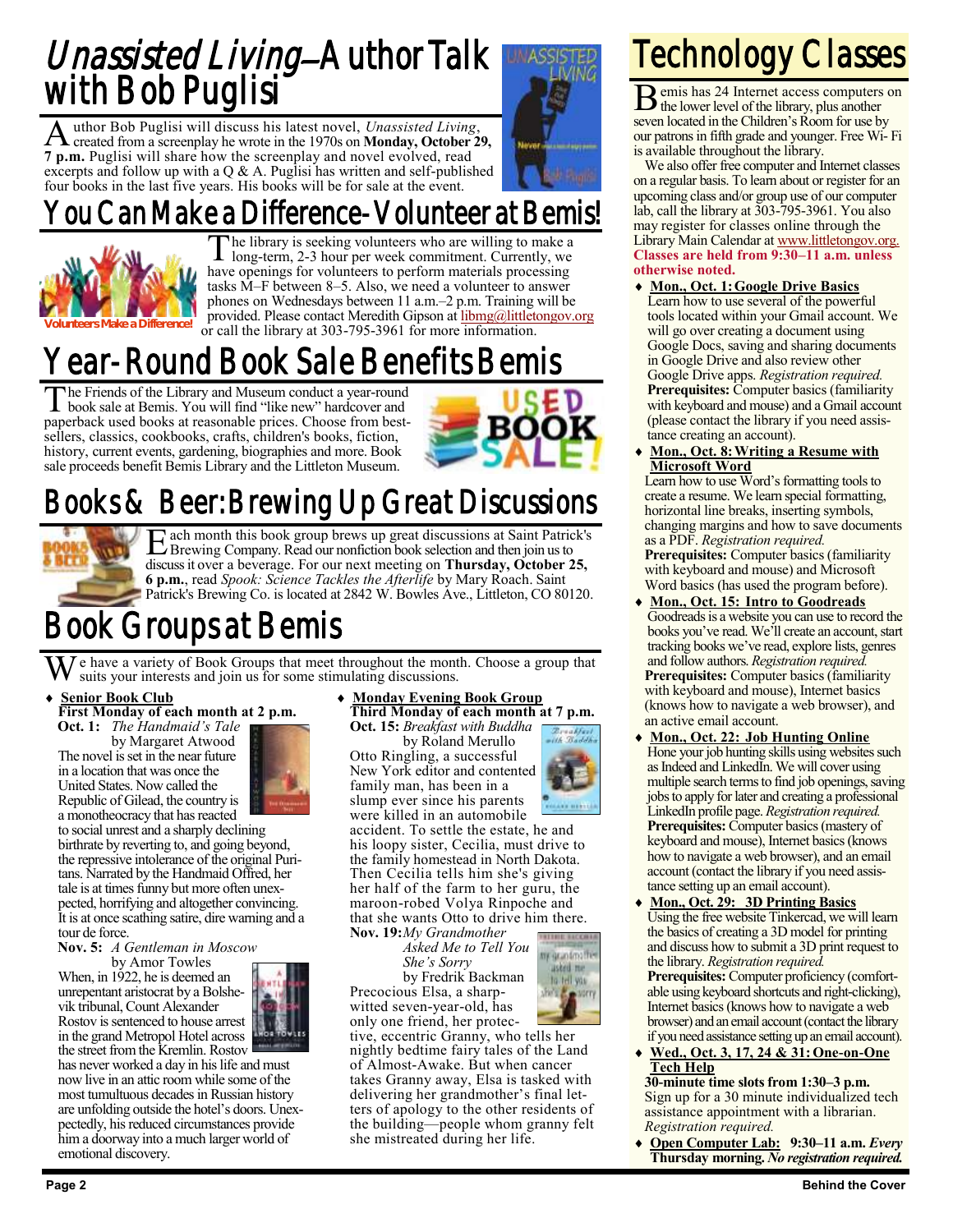

F or more information, call the<br>at 303-795-3961 and ask fo<br>Teen Deck or send an email to or more information, call the library at 303-795-3961 and ask for the

[libem@littletongov.org.](mailto:libem@littletongov.org.)

 **Board Game Friday Friday, October 12, 5–7:30 p.m.**

Play board games in the library after-hours! Snacks and improv fun will be provided**.** *This is an after-hours event. Participants must arrange* 

*for a ride home at 7:30 p.m. No registration required.* **Teen Advisory Group (TAG) 4 th Thursday of every month @ 5 p.m. New day & time—October 25, 5 p.m.** TAG, you're it! Enjoy snacks and games (including Just Dance and Rock Band) while you help us make the library better by assisting with projects, programs and helping us decide what books and games we

## Teen Craft: Nail Art

Get festive and cre-<br>date inspired art on et festive and creyour nails on **Saturday, October 20, 2–4 p.m.** 

should purchase.



The library will provide the polish and other supplies for you to bring a little spooky to your nails this season. *Space is limited. Registration will be required.* Register on-line at [www.littletongov.org](https://www.littletongov.org/city-services/city-departments/bemis-library/library-events-calendar/-curm-10/-cury-2018/-selcat-97) or call the library at 303-795-3961.

### National Novel Writing Month Kickoff Party

The world needs you<br>novel! Join the nahe world needs your tional challenge to create a 50,000 word novel in just 30 days at our National Novel Writing Month Kickoff Party on **Thursday, November 1, 5–9 p.m.** Don't miss this all ages event to celebrate



the beginning of NaNoWriMo with snacks, prizes and motivational support. No registration required.

# Children's Programs

## Bemis Library Dial-A-Story: Listen & \



To a tired to read one more bedtime story? Call 303-795-3960 anytime<br>and hear one of our children's librarians read a story. You might discover<br>a new favorite! **During the month of October**, call Dial-A-Story, listen for oo tired to read one more bedtime story? Call 303-795-3960 anytime and hear one of our children's librarians read a story. You might discover the "secret word," tell the word to a Children's Librarian in the Children's Room and you will receive a small prize.

### Search & Rescue Dogs of Colorado (SAR

V olunteers from SARDOC and their canine partners will present an educational program on **Sunday, October 7, 3:30–4:30 p.m.** about how these highly qualified dog teams aid in the search for missing people. olunteers from SARDOC and their canine partners will present an educational program on **Sunday, October 7, 3:30–4:30 p.m.** about Hear about their training in Air Scent, Trailing, Water Search and Avalanche rescue. For families with children ages 3 and older.



## Busy Bodies at Bemis

Join us on **Saturday, October 20, 11–11:3** movement, games and fun as we move, grothe library. For ages 2–6 and their caregivers. oin us on **Saturday, October 20, 11–11:30 a.m.** for music, movement, games and fun as we move, groove and grow at

## Annual Costumes On Parade!



A **October 25 11a.m. and Friday, October 26, 11 a.m.**, for our ll set for some Halloween fun? Join us either day, **Thursday,**  annual Story Time Costume Parade. The parade will begin in the Children's Room and end in the large meeting room with stories, songs, sweet treats and punch.

## Playground Theatre's Halloween Show

C olorado's premier children's theatre company provests a spooktacular episode of the Ghost Catchers<br>"Paranormal Pizza" on **Sunday, October 28, 3–4 p.m.** olorado's premier children's theatre company pre- $\mathcal{S}$  sents a spooktacular episode of the Ghost Catchers in This interactive show is filled with silly sketch comedy, a parade of wild puppets, charismatic characters and live music. You'll also learn Halloween safety tips and sing along with The Creepy-Crawly Song. For families with children of all ages.



## ngoing Programs

 **All Together Now Story Time:** *New day added.* **All Ages. Monday at 9:30 or 10:30 a.m. and Wednesday at 10:30 a.m. & 4 p.m.**

Thirty minutes of stories, songs and activities. For children of all ages, but children under age 3 *must* attend with an adult.

**Tuesday at 9:30 & 10:30 a.m. and**

**Story Box:** *New day added.* **Ages infant-36 months.**



**Wednesday, Thursday & Friday at 9:30 a.m.** Thirty minutes of stories and songs for children and a caring adult to introduce the joys of rhythm, rhyme and reading.

- **Preschool Story Time:** *New time:* **Thursday at 11 a.m. Ages 3 and older.** Thirty minutes of stories, songs and activities with a *puppet show on October 4.*
- **Artful Story Time:** *New Time:* **Friday 11 a.m. Ages 3 and older.** Stories, music and art combine for 30 minutes of fun with a *puppet show October 5.*



#### **Ready, Set, BUILD! Lego Club: Grades K–5 Saturday, October 6 at 3 p.m.** You bring the creativity and we'll provide the Lego bricks. *Registration required.*

 **Paws to Read: Grades K–5, Saturday, October 13, 10 a.m.–noon** Kids are able to practice reading to a furry friend. Call 303-795- 3961 to register for a 20-minute spot. *Presented by Denver Pet Partners* and *The Delta Society.*